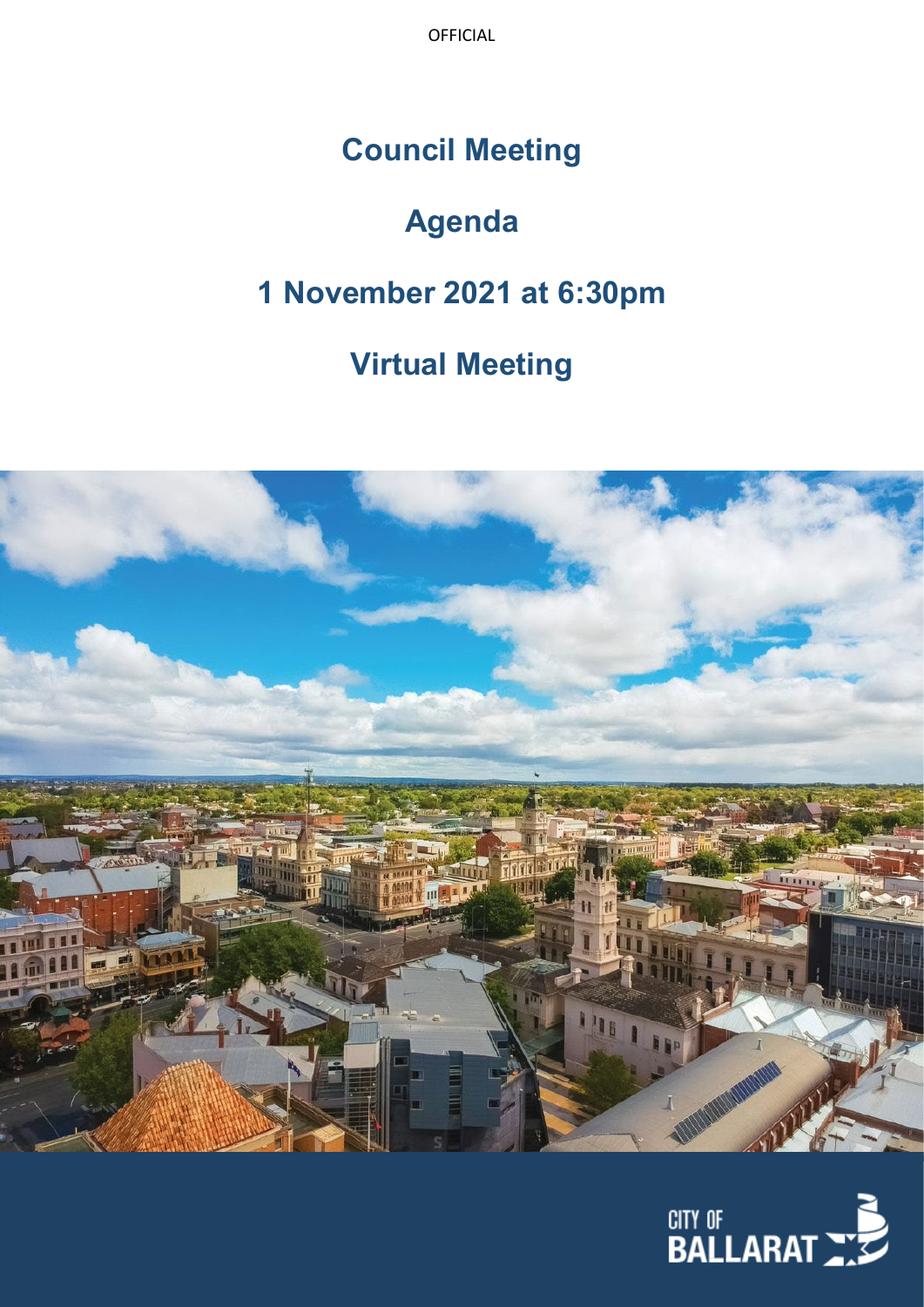OFFICIAL



This meeting is being broadcast live on the internet and the recording of this meeting will be published on council's website www.ballarat.vic.gov.au in the days following the meeting.

Information about broadcasting and publishing recordings of council meetings is available in council's Live Broadcasting and Recording of Council Meetings Procedure which is available on the council's website.

**The next Meeting of the Ballarat City Council will be held on Wednesday 24 November 2021.**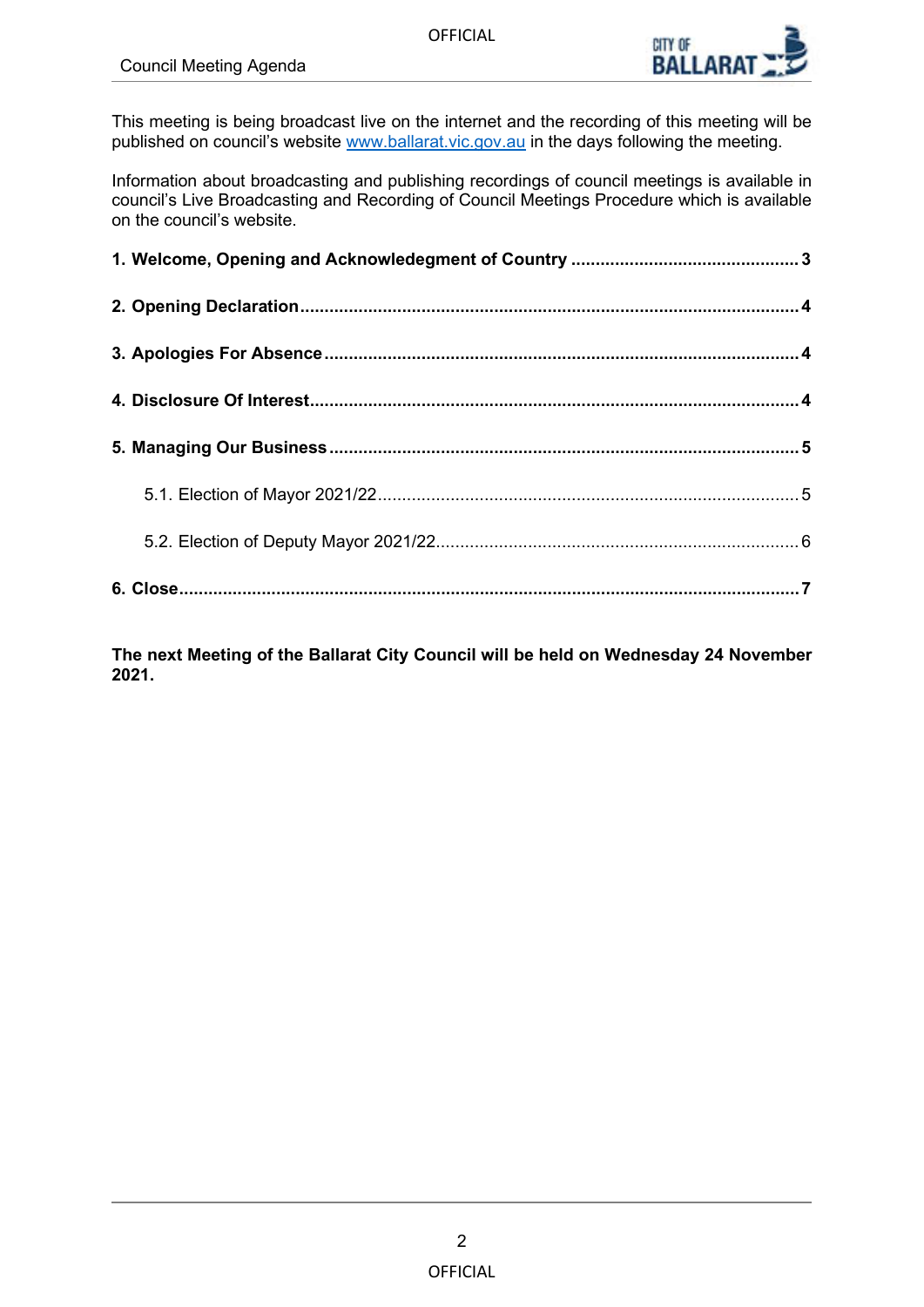

# <span id="page-2-0"></span>**1. WELCOME, OPENING AND ACKNOWLEDGEMENT OF COUNTRY**



The City of Ballarat acknowledges the Traditional Custodians of the land we live and work on, the Wadawurrung and Dja Dja Wurrung People, and recognises their continuing connection to the land and waterways. We pay our respects to their Elders past, present and emerging and extend this to all Aboriginal and Torres Straight Islander People.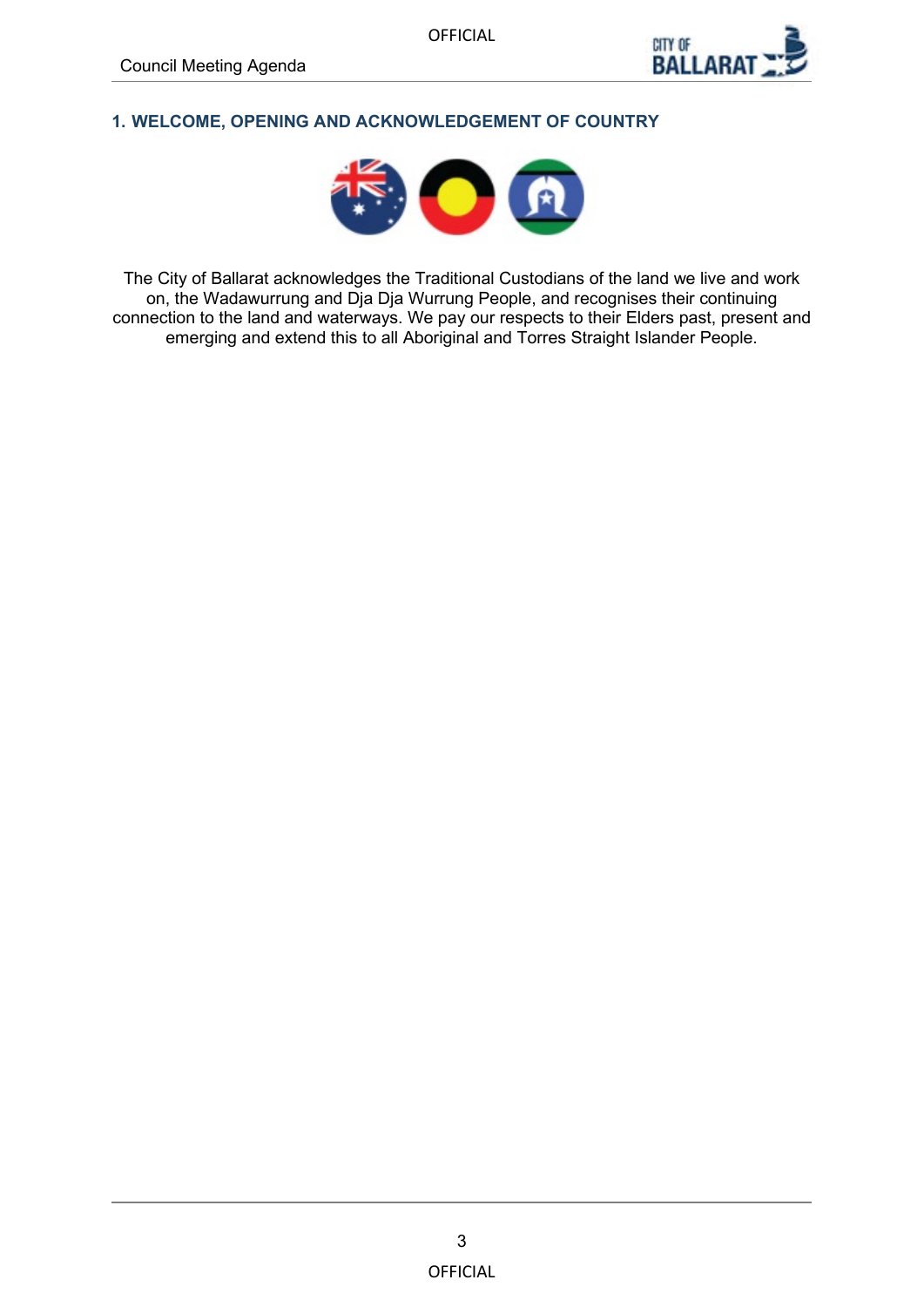

# <span id="page-3-0"></span>**2. OPENING DECLARATION**

- **Councillors:** *"We, the Councillors of the City of Ballarat, declare that we will carry out our duties in the best interests of the community, and through collective leadership will maintain the highest standards of good governance."*
- **Mayor:** *"I respectfully acknowledge the Wadawurrung and Dja Dja Wurrung People, the traditional custodians of the land, and I would like to welcome members of the public in the gallery."*

# **3. APOLOGIES FOR ABSENCE**

# **4. DISCLOSURE OF INTEREST**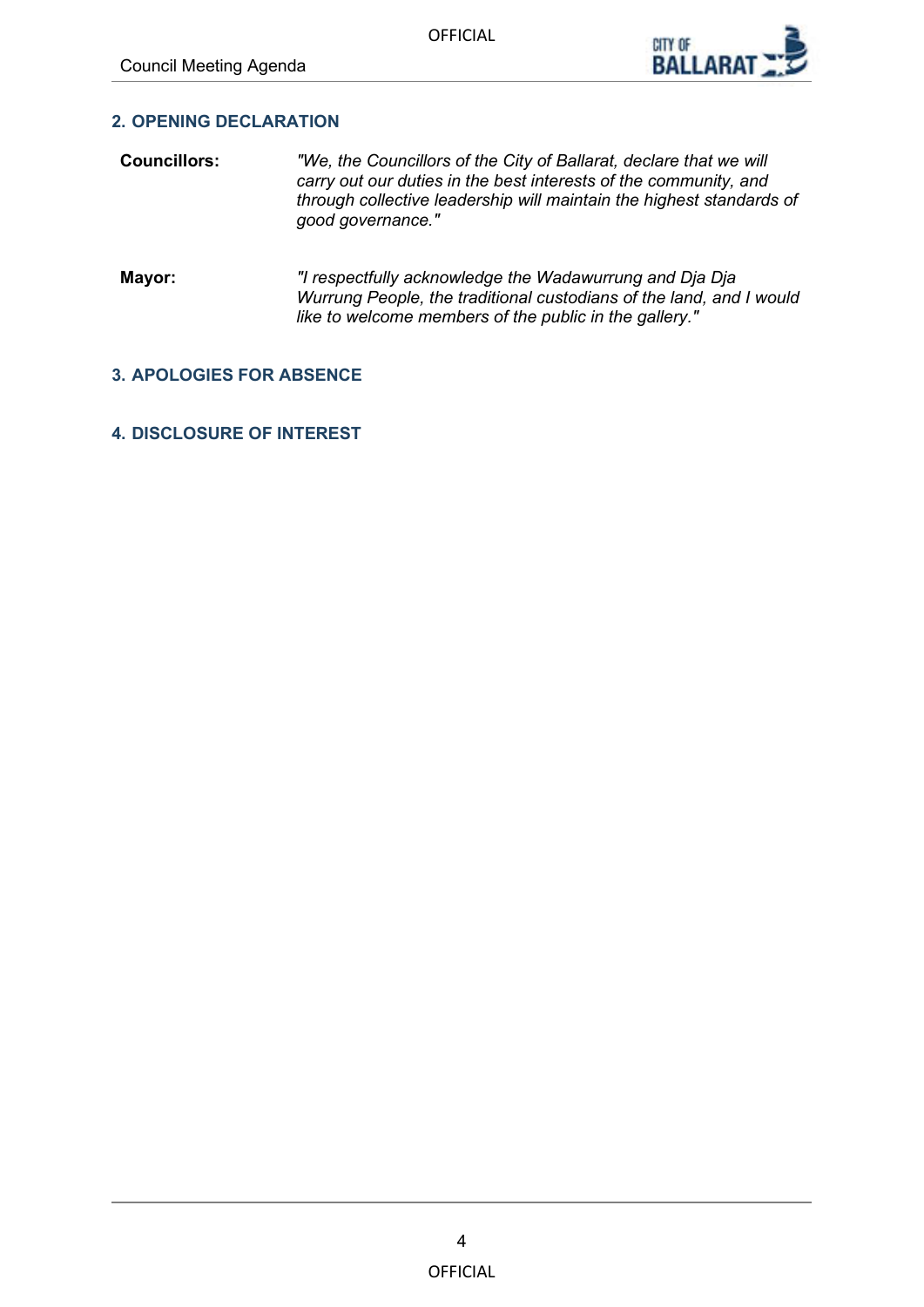

## <span id="page-4-0"></span>**5. MANAGING OUR BUSINESS**

The Chief Executive Officer, Evan King will act as the Chairperson to conduct the formal process of the Mayoral Election.

#### **5.1. ELECTION OF MAYOR 2021/22**

**Division: Executive Unit Director:** Evan King **Author/Position:** Evan King – Chief Executive Officer

#### **PURPOSE**

1. The report outlines the process and statutory requirements for the election of the Mayor for the City of Ballarat in accordance with section 25 of the *Local Government Act 2020* (the Act) and section 3.5.1 of Council's Governance Rules.

#### **BACKGROUND**

2. In accordance with Council's Governance Rules, nominations for the position of Mayor were invited to be submitted to the Chief Executive Officer between Tuesday, 12 October 2021 and Monday, 25 October 2021.

#### **KEY MATTERS**

- 3. In accordance with section 26 of the Act and section 3.5.1 of Council's Governance Rules, Council must determine by resolution whether the Mayor is to be elected for a 1 or a 2-year term.
- 4. The Mayoral election must be chaired by the Chief Executive Officer who will invite nominations once the Mayoral term has been resolved.
- 5. The Mayor must be elected by an absolute majority of the Councillors to be declared.

## **OFFICER RECOMMENDATION**

**6. Part one: Mayoral Term**

**That Council:**

- **6.1 Determine the Mayoral term be for \_\_\_\_\_\_.**
- **7. Part Two: Election of Mayor**

**That Council:** 

**7.1 Elect Cr \_\_\_\_\_\_ as Mayor of the City of Ballarat.**

#### **ATTACHMENTS**

Nil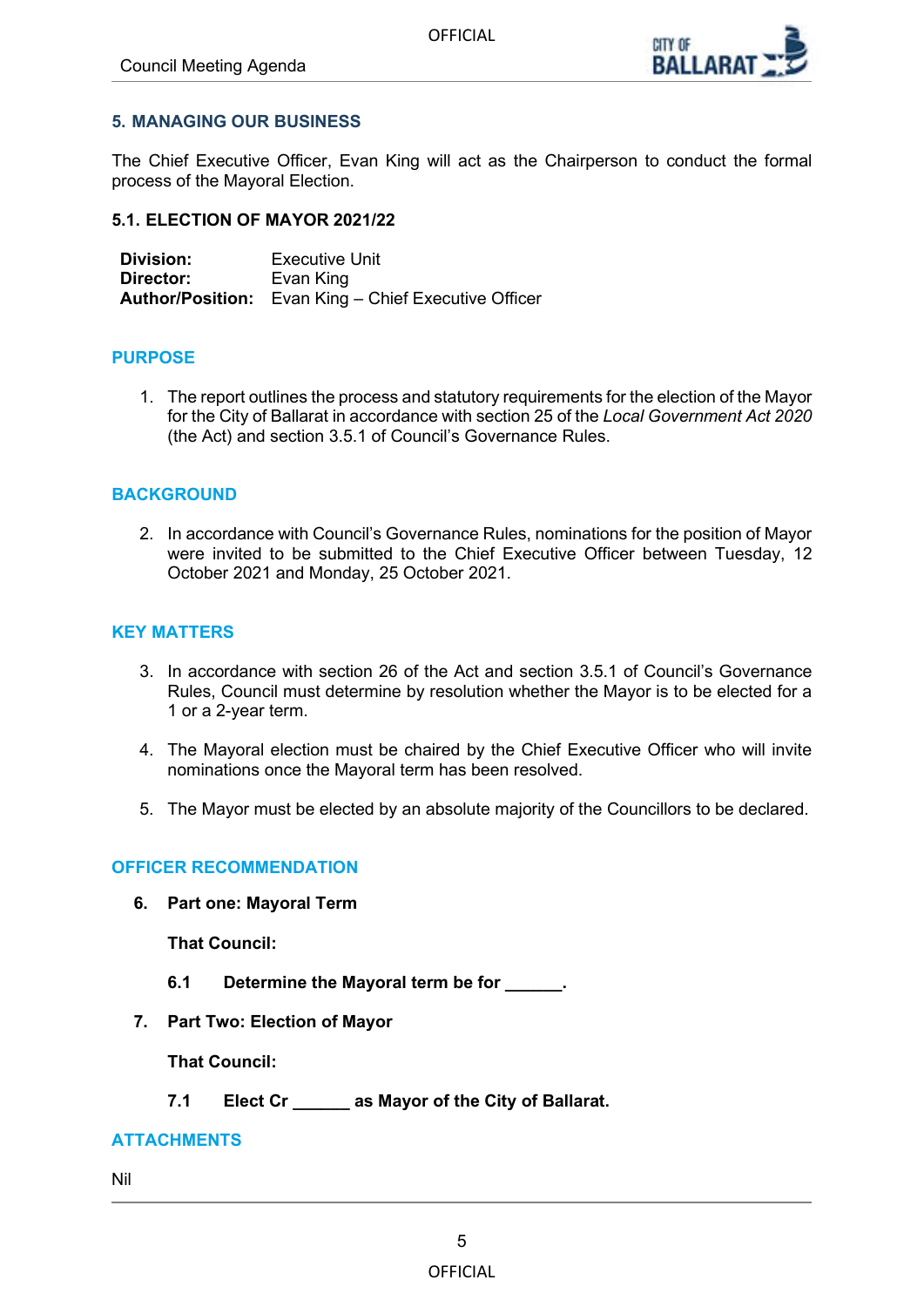

#### <span id="page-5-0"></span>**5.2. ELECTION OF DEPUTY MAYOR 2021/22**

| Division: | <b>Executive Unit</b>                                       |
|-----------|-------------------------------------------------------------|
| Director: | Evan King                                                   |
|           | <b>Author/Position:</b> Evan King – Chief Executive Officer |

## **PURPOSE**

1. The report outlines the process and statutory requirements for the election of the Deputy Mayor for the City of Ballarat in accordance with section 27 of the *Local Government Act 2020* (the Act) and section 3.5.5 of Council's Governance Rules.

## **BACKGROUND**

2. In accordance with Council's Governance Rules, nominations for the position of Mayor were invited to be submitted to the Chief Executive Officer between Tuesday, 12 October 2021 and Monday, 25 October 2021.

#### **KEY MATTERS**

- 3. In accordance with section 27 of the Act and section 3.5.5 of Council's Governance Rules, Council must determine by resolution whether the Deputy Mayor is to be elected for 1 or a 2-year term.
- 4. The Deputy Mayor must be elected by an absolute majority of the Councillors to be declared.

## **OFFICER RECOMMENDATION**

**5. Part one: Deputy Mayoral Terms**

**That Council:**

- **5.1 Determine the Deputy Mayoral term \_\_\_\_\_\_.**
- **6. Part Two: Election of Deputy Mayor**

**That Council:** 

**6.1 Elect Cr \_\_\_\_\_\_ as Deputy Mayor of the City of Ballarat.**

## **ATTACHMENTS**

Nil